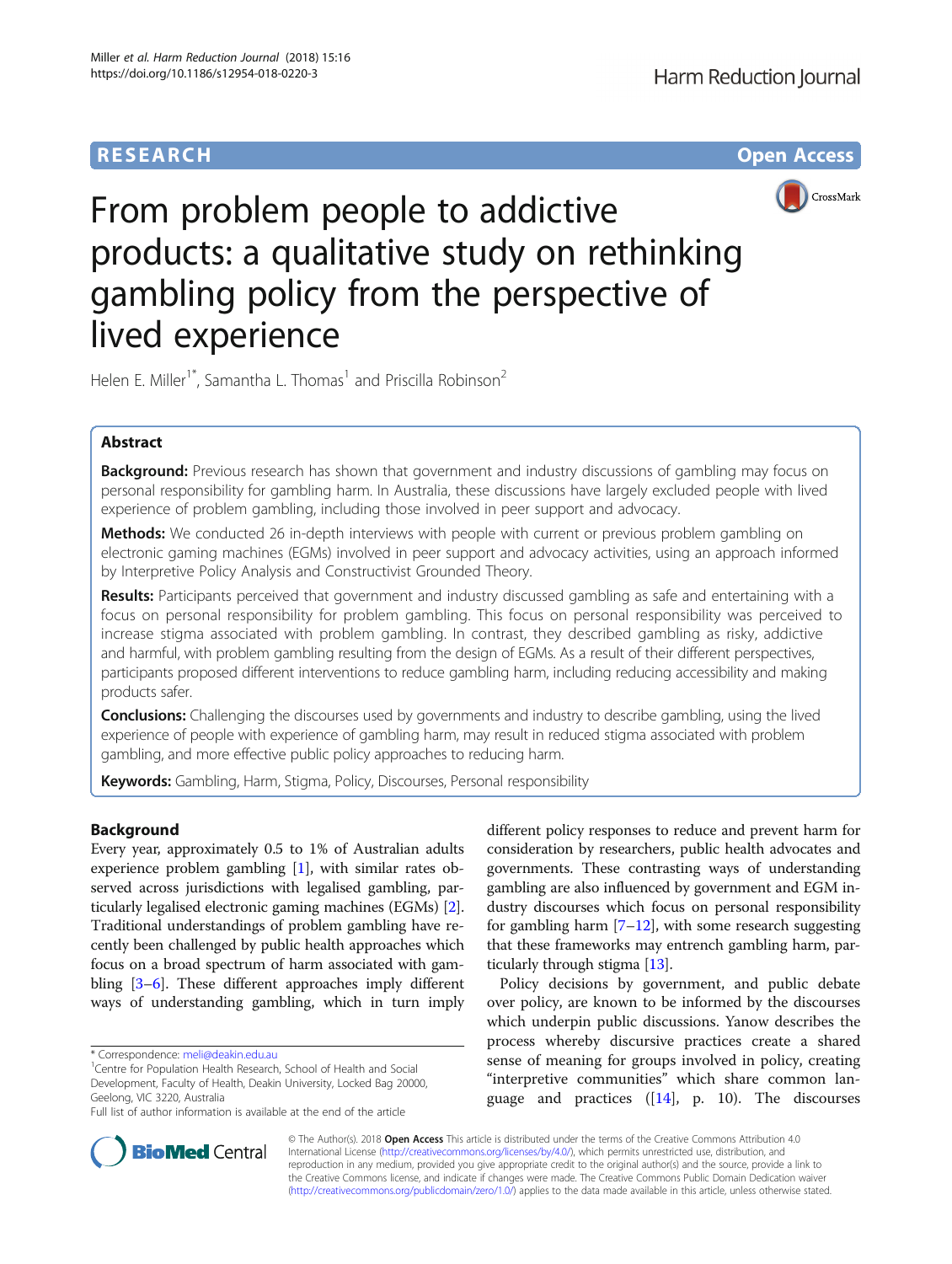associated with these interpretive communities "entail courses of action" ( $[14]$  $[14]$  p. 12): the discursive construction of an issue is directly linked to the policy approaches recommended by different groups. Several commentators have documented government and industry discourses about gambling [[7](#page-8-0)–[9,](#page-8-0) [11,](#page-8-0) [15](#page-8-0)]. These authors have examined how a focus on personal responsibility in government and industry discourses may be used to avoid meaningful reform in gambling by placing the emphasis on the behaviour of people experiencing problem gambling, rather than government policy or industry behaviour. However, the alternative discursive construction of gambling by people with lived experience of problem gambling, particularly those who are involved in policy debates through peer support and advocacy, have not been examined.

This is particularly important because a focus on personal responsibility may cause harm for people with experience of problem gambling. Jones et al. argued that "a marked [stigmatised] individual is treated better when he or she is not judged to be responsible for the condition" ([[16\]](#page-8-0) p. 57). Several studies have demonstrated that personal responsibility approaches in public policy approaches and campaigns may contribute to the stigma experienced by people who are obese [\[17](#page-8-0), [18\]](#page-8-0), have a mental health problem [[19](#page-8-0)] or have experienced gambling harm [\[12](#page-8-0), [13\]](#page-8-0). For example, Miller and Thomas [[13\]](#page-8-0) found that participants found the discourse of responsible gambling promoted by governments and industry contributed to negative stereotypes of people experiencing problem gambling as "irresponsible", created norms of gambling behaviour which participants were unable to fulfil, leading to feelings of moral culpability, causing feelings of self-blame and self-stigma. Similarly, in another study of 100 gamblers, Miller and Thomas [[12](#page-8-0)] found that discussions of responsible gambling led participants to hold negative stereotypes of people experiencing problem gambling as irresponsible or "undisciplined" and to focus on personal responsibility for problem gambling. Despite this, personal responsibility framing is still the most dominant approach in gambling-related campaigns and public health messaging strategies [[20\]](#page-8-0).

How then to reshape public discussions about gambling in ways which encourage effective policies to reduce harm? As with other areas of health [[21](#page-8-0), [22](#page-8-0)], one strategy may include the perspectives of people impacted by gambling harm. In Australia, while some consumer forums and advocacy initiatives have started to provide opportunities for people to speak about their experiences with gambling, people who have been impacted by gambling harm have been largely marginalised (or completely excluded) from the policy-making process used by governments. This is concerning, given that people

impacted by gambling harm may have important knowledge based on their lived experience of how gambling discourses impact on gamblers and may have perspectives on how more effective policies can be formed by their experiences of gambling [[14\]](#page-8-0). People with experience of problem gambling in particular form an important interpretive community, whose understanding of gambling may have important implications for public policy. However, while in other areas of health, consumers' right to influence the language used to describe conditions [[22](#page-8-0)], and their inclusion in the development of health service and government policy responses [[23](#page-8-0), [24\]](#page-8-0), has been considered important, limited attention has been given to consumer perspectives in gambling.

This study aims to address this gap by examining the views of people with lived experience of problem gambling with EGMs on public discussions of EGM gambling, and what implications this has for appropriate interventions to reduce or minimise gambling harm. We focused on people working in advocacy and peer support, as we thought they had a unique perspective on problem gambling discourses, and significant local knowledge of gambling policies and their impacts. We explored four research questions:

- RQ1: How do participants working in peer support and advocacy perceive government and industry discussions of gambling?
- RQ2: What implications do government and industry discussions of gambling have for participants? RQ3: How do participants discuss gambling?
- RQ4: What approaches to reducing EGM harm do participants recommend?

#### Method

This study used an approach based on Interpretive Policy Analysis [[14](#page-8-0)]. Users of Interpretive Policy Analysis recognise that government policy is developed through a contestation of meaning between different actors and examines "through what processes policy meanings are communicated and who their intended audiences are, as well as what context-specific meanings these and other 'readers' make of policy artefacts" [[14](#page-8-0)]. An Interpretive Policy Analysis is fundamentally concerned with the values held by different groups in a debate, the language used in policy discussions and the ways of understanding that may be specific to those most affected by a policy discussion. In this article, we examine how people with an experience of problem gambling interpret discourses about problem gambling and how their interpretations are in conflict with government and industry perspectives.

Yanow highlights the importance of "the very mundane, expert understanding of and practical reasoning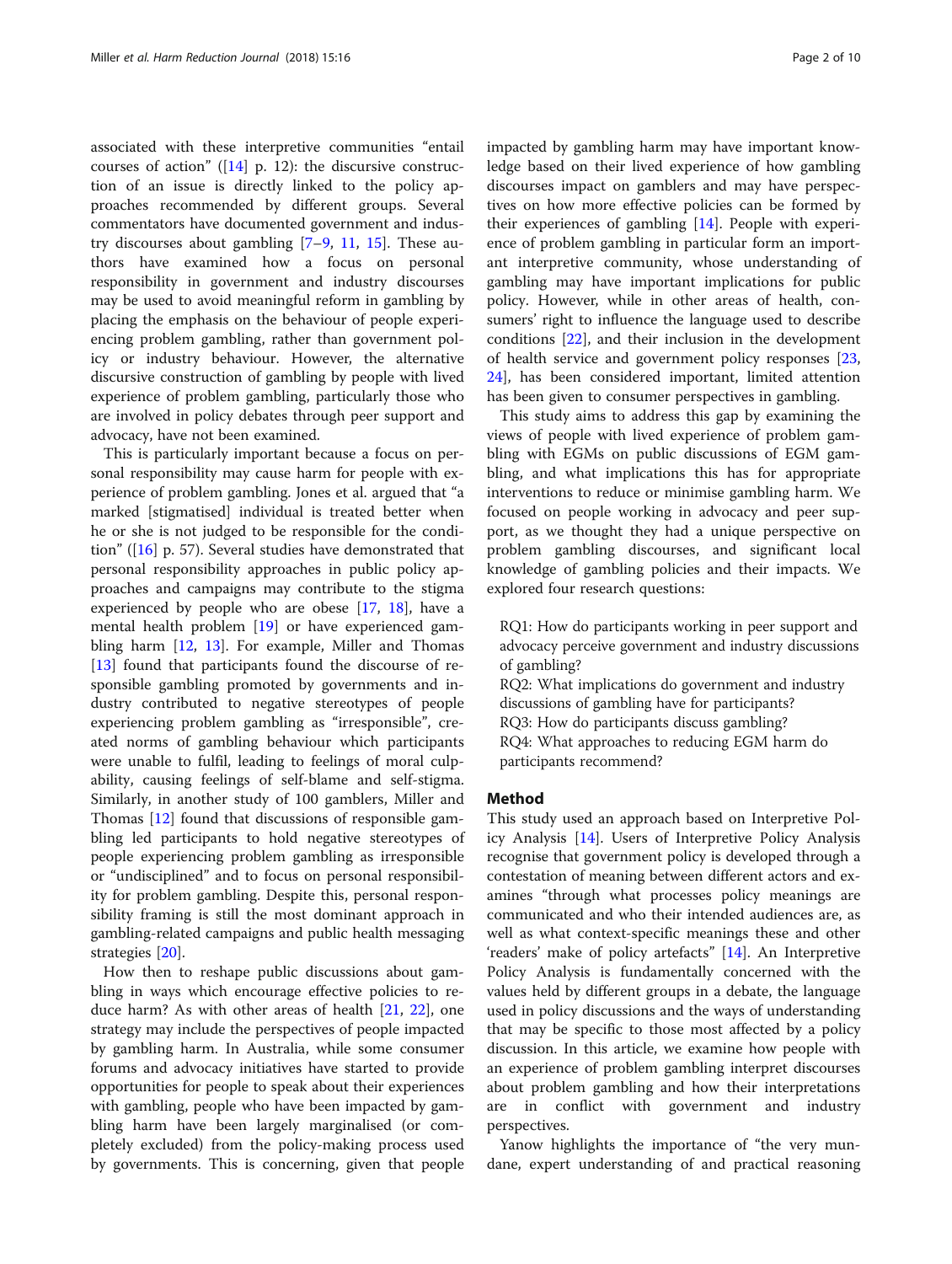about local conditions derived from lived experience"  $([14]$  $([14]$  p. 5). The attitudes and opinions of people who have experienced gambling harm has not generally been taken into account in policy development in Australia. In this article, we focus on the lived experience of problem gambling on EGMs for people who were involved in peer support and advocacy. We used an interpretive approach informed by Constructivist Grounded Theory [[25,](#page-8-0) [26\]](#page-8-0) to conduct in-depth interviews with people with experience of problem gambling. We received ethical approval from the university Human Research Ethics Committee prior to the commencement of the study.

#### Recruitment

Our original study was designed to examine experiences of stigma in a wide range of people who had personal experiences of problem gambling, with a focus on how stigma occurs in the context of government and industry policies on gambling. We interviewed participants who were living in Australia and were fluent in English. We conducted several initial interviews with people involved in peer support and advocacy activities, to pilot our interview guide. In these interviews, we found that people working in peer support and advocacy had unique perspectives relevant to gambling policy development and we decided to focus only on people with an experience of problem gambling who were involved in peer support and advocacy for this study. As there are some differences in the regulatory and industry structures, as well as levels of stigma, which exist for different gambling products, we elected to focus only on people who had had a problem with EGMs.

Recruiting for the study was difficult, as even people involved in peer support and advocacy can be reluctant to talk about their gambling experiences as a result of stigma. In addition, there are only a small number of people with lived experience working in peer support and advocacy in Australia. We used both snowball and convenience sampling to recruit participants. To reach people working in peer support and advocacy organisations, we asked that information be distributed through the relevant organisations. We used online and email strategies to contact people working independently. We also asked participants to pass on the details of the research team to others who might be interested in participating.

#### Data collection

We conducted 26 semi-structured, audio-taped interviews from May 2015 to July 2016. Each interview lasted between 45 and 70 min and could be conducted in person ( $n = 12$ ) or by phone ( $n = 14$ ). Participants were provided with a participant information sheet and provided verbal consent to participate in the study and for the interview to be audio-recorded. Participants were first asked a range of demographic and socio-economic questions. We also assessed their current experience of gambling problems using the Problem Gambling Severity Index (PGSI) [[27\]](#page-8-0). A series of open-ended questions was asked focusing on the themes of experiences with gambling, norms for gambling behaviour, public discussions of gambling, responsible gambling, community views of people with gambling problems, responding to gambling problems and experiences of peer support and advocacy. In exploring public discussions of gambling, we asked about what messages governments, industry and media promote about gambling and what participants would like to change about these messages. We also asked participants what the 'top three' interventions to prevent problem gambling would be.

#### Data interpretation

We used a thematic approach to data interpretation informed by Interpretive Policy Analysis [\[14,](#page-8-0) [28](#page-8-0)]. We were concerned with how participants resisted and contested government and industry understandings of problem gambling, and the way that their alternate understandings informed their proposed responses. We used the constant comparative method, utilising NVivo 16 for data management, to identify different themes both within participants' transcripts and compare and contrast themes between different participant's data [\[29\]](#page-8-0). The lead author led the data interpretation by reading transcripts line by line and assigning initial codes, with the coauthors also reviewing the data and assigning codes. The first two authors met regularly to discuss and refine the initial interpretations. We conducted data interpretation alongside data collection, and emerging themes from the data analysis were explored in more detail in subsequent interviews. Our recruitment process was driven by data interpretation, as we sought out participants who would be able to provide rich data on emerging themes. We ceased recruiting participants when we found we had enough data to explore a number of themes relating to the key research questions.

Consistent with participatory approaches [\[30\]](#page-8-0), we wanted to ensure that our findings and interpretations of data were consistent with the views of people with an experience of problem gambling. We therefore asked four leaders from consumer and carer organisations, all with lived experience of gambling harm, to check and comment on our initial interpretations. This group endorsed the interpretations we outline in this paper.

### Results

### Sample characteristics

The characteristics of the sample are shown in Table [1](#page-3-0). Fifteen participants were female and 11 were male, most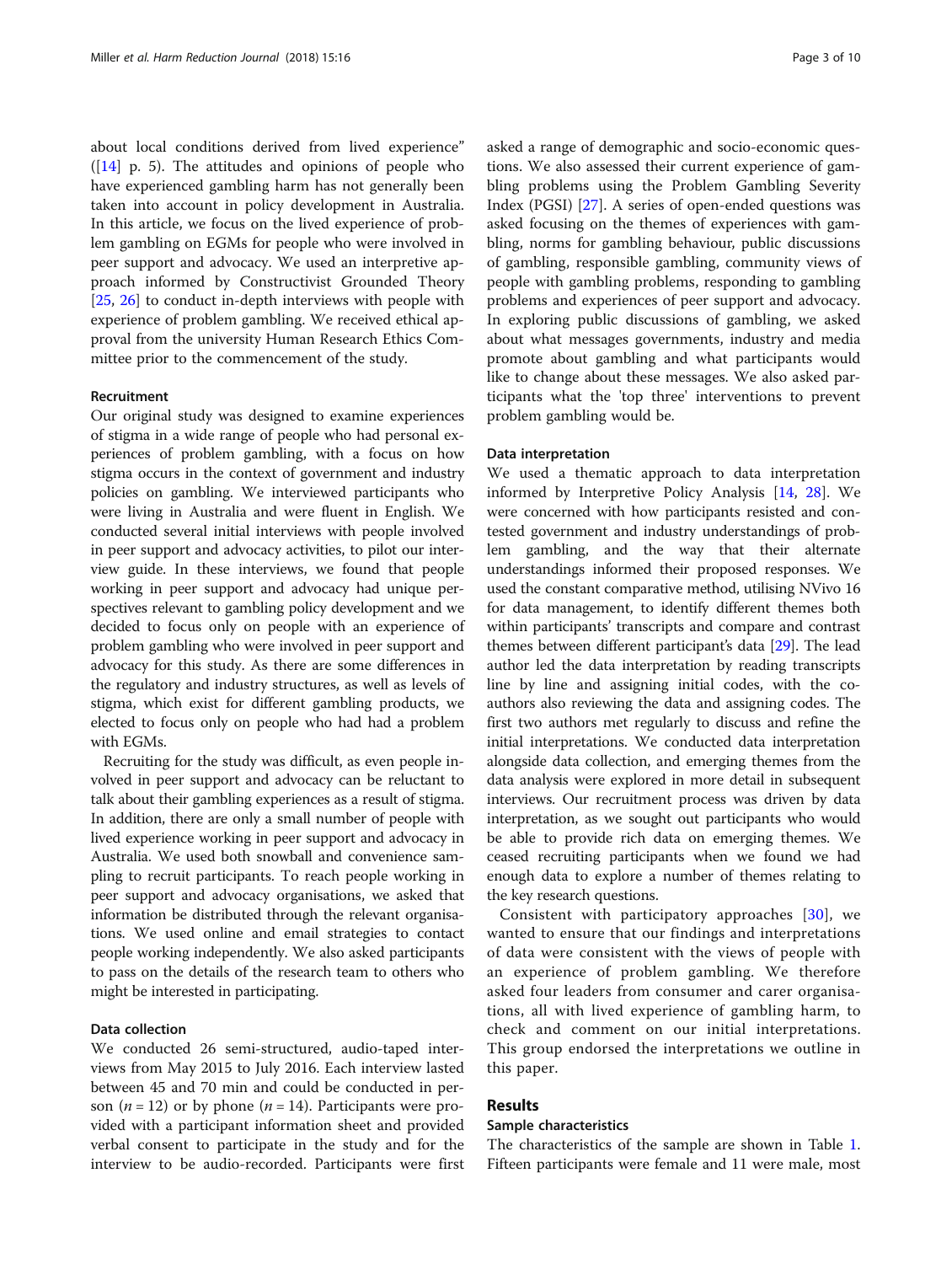<span id="page-3-0"></span>

|  |  | <b>Table 1</b> Sample characteristics |
|--|--|---------------------------------------|
|--|--|---------------------------------------|

| Characteristic                                            | Participants<br>$(n = 26)$ | Percentage |
|-----------------------------------------------------------|----------------------------|------------|
| Gender                                                    |                            |            |
| Female                                                    | 15                         | 57.7       |
| Male                                                      | 11                         | 42.3       |
| Age                                                       |                            |            |
| $25 - 34$                                                 | 4                          | 15.4       |
| $35 - 44$                                                 | 3                          | 11.5       |
| $45 - 54$                                                 | 4                          | 15.4       |
| $55 - 64$                                                 | 10                         | 38.5       |
| $65+$                                                     | 5                          | 19.2       |
| Level of education                                        |                            |            |
| Less than year 12 (did not complete<br>secondary school)  | 5                          | 19.2       |
| Year 12 (completed secondary school)                      | $\mathcal{P}$              | 7.7        |
| Trade or TAFE qualification (vocational<br>qualification) | 6                          | 23.1       |
| Tertiary (university) qualification                       | 13                         | 50.0       |
| Employment                                                |                            |            |
| Employed full time                                        | 8                          | 30.8       |
| Employed part time                                        | 6                          | 23.1       |
| Unemployed and looking for work                           | 5                          | 19.2       |
| Not employed and not looking for work                     | 7                          | 26.9       |
| Country of birth                                          |                            |            |
| Australia                                                 | 18                         | 69.2       |
| Elsewhere                                                 | 8                          | 30.8       |
| Problem Gambling Severity Index                           |                            |            |
| Non-problem gambling or non-gambler                       | 8                          | 30.8       |
| Low-risk gambling                                         | 1                          | 3.8        |
| Moderate-risk gambling                                    | 11                         | 42.3       |
| Problem gambling                                          | 6                          | 23.1       |
| Individual advocacy and/or peer support                   |                            |            |
| Advocacy                                                  | 14                         | 53.8       |
| Peer support                                              | 3                          | 11.5       |
| Both                                                      | 9                          | 34.6       |

had received at least a year 12 education (meaning they had completed secondary school), and half  $(n = 13)$  had a tertiary or university qualification. Three participants were involved in peer support programs, 14 were involved in advocacy, and nine were involved in both activities. When asked the Problem Gambling Severity Index [\[27](#page-8-0)], eight participants scored as having no current problems with gambling, one was at low risk, 11 were at moderate risk, and six were categorised as problem gamblers.

Four key themes emerged from the data. A summary of the results is shown in Table [2.](#page-4-0)

### Theme one: safe and entertaining—the minimisation of EGM harm

Participants believed that governments promoted a perception of EGM gambling that ignored or minimised the harm associated with this product. For example, one participant said that the government's position was that "there's no problem" with gambling associated with EGMs. However, governmental perspectives were seen by a few participants as influenced by the way the community understood the issue of gambling. One participant suggested that government attitudes to EGM gambling was in fact driven by a lack of understanding of the harm associated with problem gambling, because the community "don't have any really clear indication about the costs". As a result of this lack of understanding of harm, this participant argued that the community failed to prioritise gambling as an issue, because:

[If people are asked] what are the most important issues in your community, you know, gambling doesn't rate, or problem gambling…so if the government looks at this, and see…why would I invest and try to do something for that, if nobody cares about it. (Female, PGSI 0).

Participants also thought that the EGM industry discussed EGM gambling in a way that minimised harm and emphasised fun and entertainment. Some participants argued that the EGM industry did not discuss problem gambling at all, preferring to focus on the positive elements of EGM gambling emphasising that "gambling is fun, that they are an entertainment industry". One participant reflected on industry discussions of problem gambling in the media as focusing on "a very, very small number of people that actually have this problem", or even "that there isn't such a thing as gambling addiction". By minimising or even ignoring the scale of harm from problem gambling, industry was seen as presenting EGM gambling as "a safe thing to do". Participants also thought that industry framed EGM gambling as a positive for the community, and emphasised the benefits of the gambling industry, such as donations to community groups, as outweighing the harms. One participant commented that the EGM industry argued that "all the good that they do in the community absolves them of anything bad that comes from the poker machine industry".

### Theme two: a focus on problem people rather than problem products

Participiants perceived that one way governments minimised attention given to harm from problem gambling on EGMs was to emphasise that gambling harm came from "a few individuals" with severe problems. Participants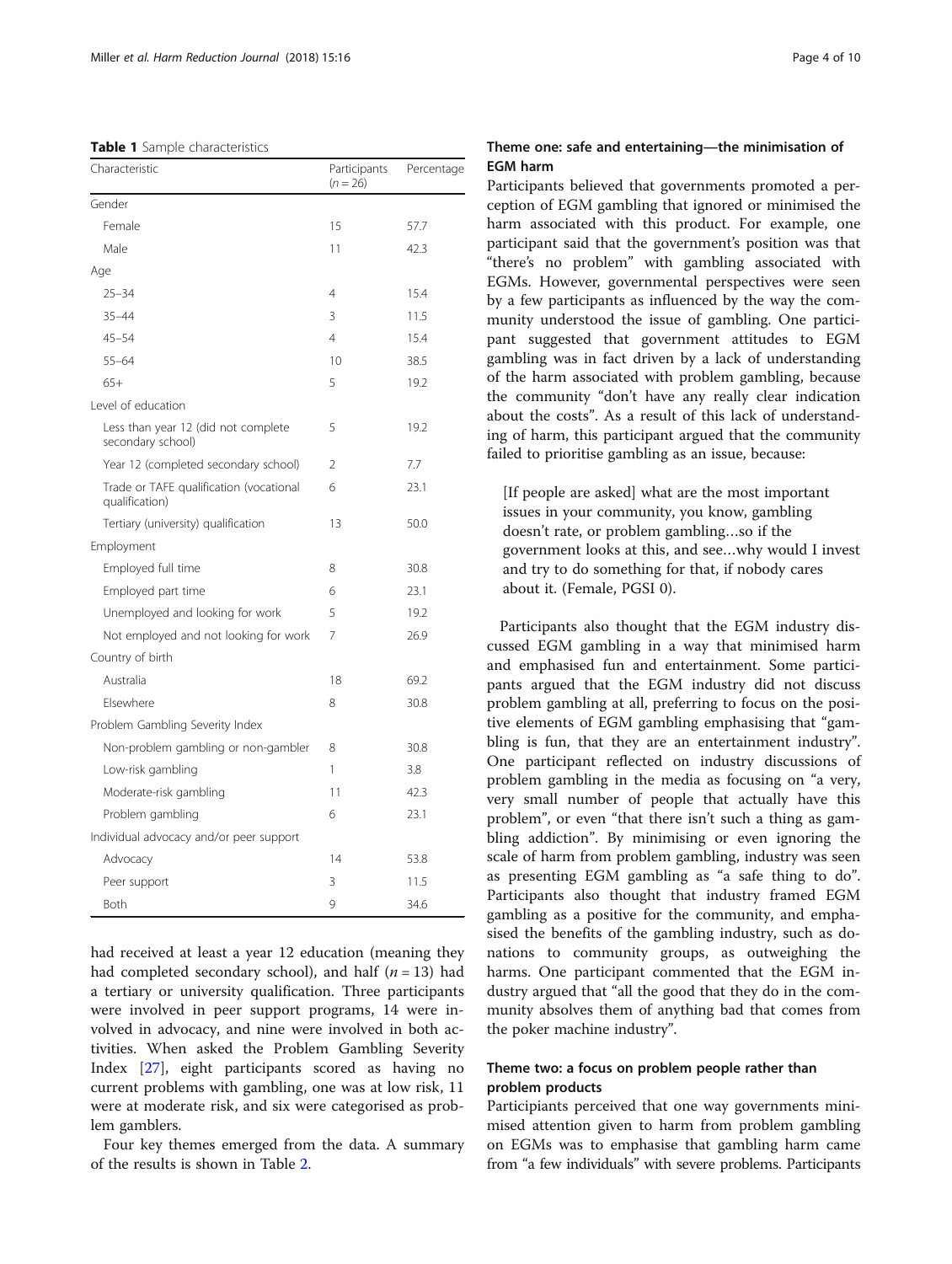<span id="page-4-0"></span>Table 2 Participants' perspectives on government and industry framing of gambling and suggestions for alternative framing

| Government and industry perspectives                                                                                                | Participants' perspectives                                                                                                                                                                                 |
|-------------------------------------------------------------------------------------------------------------------------------------|------------------------------------------------------------------------------------------------------------------------------------------------------------------------------------------------------------|
| Gaming machines as:<br>$\cdot$ Safe<br>• Entertaining<br>• Beneficial to the community                                              | Gaming machines as:<br>• Risky<br>• Designed to addict<br>• Harmful for the community                                                                                                                      |
| Problems from gambling as:<br>$\cdot$ Rare<br>· Based in gambler behaviour<br>• Caused by 'problem gambling' and 'problem gamblers' | Problems from gambling as:<br>• Common in people who use EGMs regularly<br>• Due to the addictive nature of machines<br>• Caused by 'gambling addiction'<br>• Happening to 'people with gambling problems' |
| Solutions for problem gambling:<br>• Based on the personal responsibility of gamblers                                               | Solutions for problem gambling:<br>• Based on public health<br>• Require changes to government and industry behaviours                                                                                     |
| Policy responses:<br>• Focus on treatment<br>• Focus on individual behaviour                                                        | Policy responses:<br>• Reducing accessibility to EGMs<br>• Making products and venue environments safer<br>• Educating the community about harm                                                            |
| Implications for gamblers:<br>• Stigma<br>$\cdot$ Blame                                                                             | Implications for gamblers:<br>• Reduced stigma and blame<br>• Reduced harm                                                                                                                                 |

felt that governments emphasised individual responsibility for problem gambling and, in discussions of problem gambling, tended to "blame the victim". One participant described the government's position as "it's your problem, you wanted to gamble". Participants also perceived that the government also had a strong focus on encouraging helpseeking and treatment, which was also perceived in individual terms. For example, while there were extensive campaigns about problem gambling, it was "up to the individual" to seek help. This meant that government solutions for problem gambling were largely influenced by a belief in the personal responsibility of gamblers.

At the same time, the gambling industry focused on individuals with "addictive personalities" rather than "addictive" products. Participants argued that industry's position was that "the people for whom gambling is a problem are the problem, not the industry, not the machines". They contrasted the focus on individual behaviour with the inherently addictive nature of EGMs. One participant said:

People don't realise that the machines have terrible odds. That they're designed the way they are to be addictive and to draw you in. So the industry tends to be like 'well, we can't focus on that because that will deter people from playing'. So it just takes away from that and just puts it onto the user. So our product's not addictive. You've got a problem if you get addicted. (Male, PGSI 0).

Participants argued that the industry preferred to emphasise the responsibility of gamblers when discussing problem gambling, rather than the nature of their products, and put the "onus for the problems on the individuals".

### Theme three: shifting the focus from individuals to products

In their work, advocates aimed to "reshape the narrative" around EGMs, to increase the focus on products and the behaviour of industry, rather than individual gamblers. Participants wanted to focus on an alternative perspective on problem gambling and to "treat it a bit like a public health issue". In particular, participants were keen to stress that EGMs are an "addictive product", which were "designed to addict you". They argued that the community needed to be made aware that EGMs could be addictive:

I think people need to understand that they are designed to captivate you, and if something's going on in your life, that that captivation makes it easy for you to go back to, to escape whatever's happening. And there's no education about it, no one understands how addictive it is. (Female, PGSI 10).

Almost all the participants discussed addiction at some point in the interview. Participants argued that focusing on the potential for addiction would reduce stigma specifically associated with problem gambling, by reducing blame of people who developed problems with EGMs. One participant said:

I think it needs to be known as an addiction, just for it to get, for people to respect it a bit more, and not look down on it so much…people just think you're an idiot, and it's your own fault for getting stuck in that, and losing all that money. I think while it's not an addiction… the general public will look at it, look at people who have it, as… stupid, that sort of thing. Or, that, 'you're an idiot.' (Male, PGSI 0).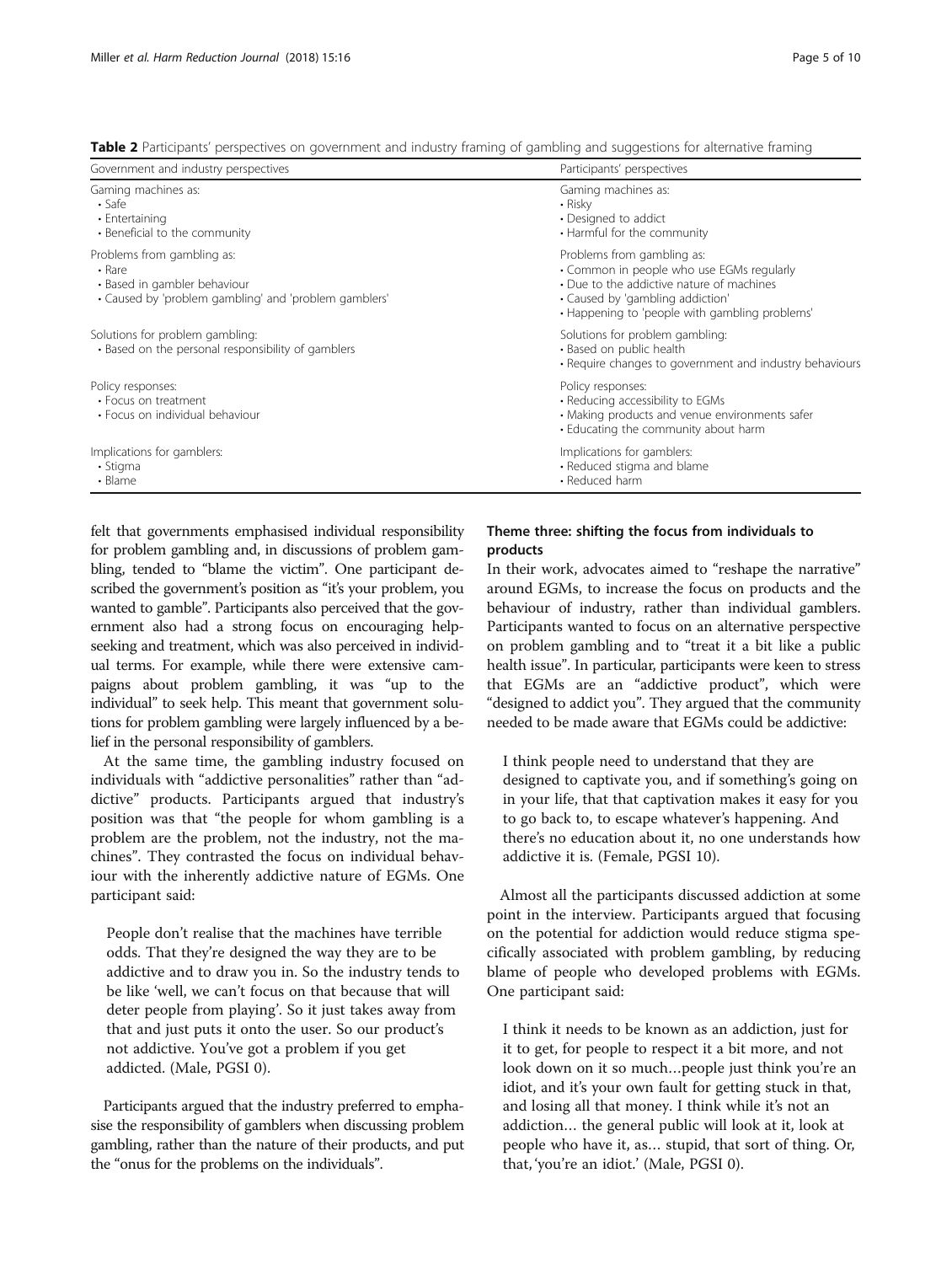Participants generally thought the community was not adequately educated about the way EGMs were designed, or the potential for addiction to the machines, which led to assumptions that gamblers were "stupid", were "lazy" or had "no values". Participants described the need to put an emphasis in public discourse on addictive products, rather than individual gamblers. One participant emphasised that the community needed to understand that machines were addictive, in order to reduce the focus on personal responsibility of the individual gambler:

It's not just the person's fault that they have a problem with gambling on the pokies, that the machines are deliberately designed to trap and trick us…it's quite normal for a person to get hooked. (Female, PGSI 0).

Participants also wanted the community to have a clearer understanding that gambling was associated with significant risk, and perceived that this would counter government an industry discussions of gambling, which minimised the amount of harm associated with gambling. Participants described that there was insufficient information about the harms that could be caused by gambling, and wanted to highlight the harms that arose from gambling to others in the community. One participant argued that society emphasised the harmful consequences of alcohol and drugs, but that "we don't really do the same" for gambling. Participants felt that the current ways of framing gambling, which focused on fun and entertainment, led gamblers to have a reduced perception of risk associated with gambling. One participant said:

It is marketed in such a way that it's just entertainment, you know, so why would people think that it could cause them any kind of harm? There's no education… I mean, I grew up knowing that people could be addicted to drugs and alcohol, but nobody ever told me that gambling could ruin your life. (Female, PGSI 5).

Some participants wanted significant changes to the language used to describe problem gambling, particularly around the term "problem gambler". Most participants did use the term problem gambler in their discussions; however, they generally did not use it to label their own behaviours. Some participants rejected the term problem gambler as stigmatising. Participants said this language "made me feel like I was the problem" and "makes the public think that they're dealing with somebody who is a problem". One participant linked the use of language such as labelling a person a problem gambler to broader industry attempts to focus on the behaviour of gamblers, rather than the addictive nature of EGMs. She said:

The industry really coined that phrase 'problem gamblers', like they [gamblers] are the problem, the machine isn't, when they know full well that it was designed to addict people. (Female, PGSI 5).

### Theme four: the implications of alternative framing—recommendations for preventing harm

Because participants believed there needed to be a greater focus on the addictive nature of the product, many of their suggestions focused on reducing the access the community has to EGMs. One of the most common responses to our question on responses that would prevent harm was simply to "get rid of them [EGMs]". Participants thought that there were too many machines, and they were too easily accessible when located in suburban areas. Many participants favoured removing machines from hotels and clubs, and retaining only machines at casinos. One participant said that machines were "out of sight, out of mind" if they were located in a casino, away from her local area, and she would "just go and do something else". Participants also wanted to be able to go to venues in the community without being exposed to gambling and were concerned that there were not many options available for recreational activities that did not involve gambling. Some participants also suggested other reductions in accessibility, such as reductions in opening hours.

Similarly, participants who focused on EGMs as addictive products had suggestions about how these product could be made less harmful. Participants made a series of suggestions about ways to make the product safer. Most common was a mention of \$1 maximum bets, which limits the amount that can be lost per spin to \$1. One participant said:

If it was just \$1 you'd wonder whether they'd stick at it. And they certainly wouldn't lose so much. To be able to lose \$1000 in an hour is not a safe practice. (Female, PGSI 4).

Some participants also discussed mandatory cardbased systems to minimise gambling-related harm. Often, this involved a discussion of setting mandatory limits, but these participants did not always focus on limit setting. Sometimes, they thought these systems should be used as reliable mechanisms for excluding people experiencing problem gambling from venues, perhaps also requiring biometric data such as a fingerprint. A participant explained:

One of the things I think should be that all pokie rooms have card access so you can't get into one without card access; they're very secure places and if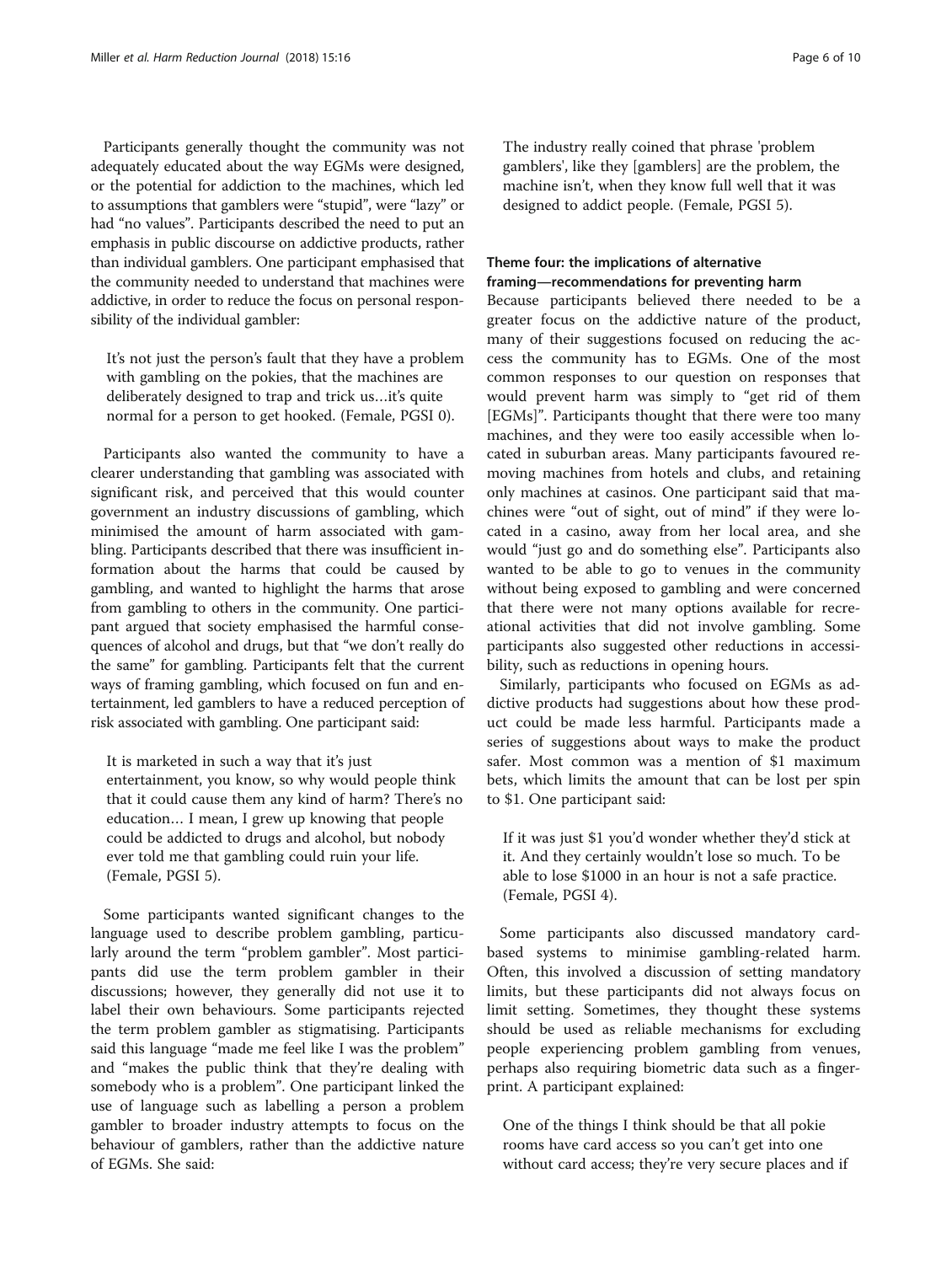you're a problem gambler, you are restricted to either times that you can go in there or you can't go in there at all. (Female, PGSI 0).

Other recommendations for reducing harm include reducing "free spins", "incentives" (loyalty programs), "false wins" (losses disguised as wins) and the rate at which machines spun. One participant also discussed removing ATMs from venues. Finally, one participant suggested that venue environments should be changed to remove all chairs in front of machines. She argued:

I think removing the chairs means you can't settle in front of a machine… the idea is you've got to move people off…stop people getting comfortable. (Female, PGSI 0).

In response to government and industry minimisation of the risks associated with gambling, and participants' desire to increase understanding of harm associated with gambling in the community, many participants discussed options for educating the community about gambling harm. Some participants felt that governments should implement hard-hitting social marketing campaigns, similar to those used in smoking, using stories of real people with experience of gambling harm to drive home the message that gambling was harmful. Participants also emphasised that it was particularly important to educate young people about the risks of gambling before they started to gamble. In particular, they wanted people with a lived experience of problem gambling to "spread the word" and be involved in educating young people and others in the community about the risks of gambling. Participants were focused on prevention approaches, rather than treatment, with one participants saying:

It's worth reframing the discussion away from treatment - treatment's important, but it shouldn't be the be all and the end all, we need to make sure we take on the problem before it happens. (Male, PGSI 5).

### **Discussion**

Before discussing the results of this study, it is important to consider the limitations of this study. Our sample is relatively small and only included people with experiences of problem gambling who were also involved in peer support and advocacy activities. Those who were not involved in these activities, or who had experienced gambling harm at less severe levels,may have a different understanding of gambling discourses. These understandings should be explored in future research. We have also not identified any differences in perceptions of gambling discourses based on the participant age, gender and ethnicity, which might be revealed in a sample with a broader range of people with experience of gambling harm. In addition, our sample are all Australian, and these findings may not reflect the situation in other jurisdictions.

This study was designed to examine how people with an experience of problem gambling working in peer support and advocacy in Australia understand gambling, and what implications their understanding of gambling have for government policy responses to reduce harm. Participants articulated quite different perspectives on gambling from what they saw as the views of government and industry, which they argued understated harm associated with gambling. Previous work examining government and industry documents confirms our participants' view that these institutions focus on gambling as entertaining, beneficial for the community and not associated with significant levels of problem gambling [\[11](#page-8-0)]. This represents a significant difference from participants' view of gambling as risky, harmful and addictive, with problems as a result of gambling being relatively common. Government and industry discourses around gambling may be the result of norms and values held within these institutions and may have complex historical causes [[31\]](#page-8-0). However, previous researchers have suggested that public discussions about gambling are strategically focused on gamblers as 'flawed consumers' to reduce pressure for reform and justify the revenue government and industry make from EGMs [[9](#page-8-0)]. Participants' views were more consistent with the views expressed by researchers focusing on the public health aspects of gambling  $[3, 6, 32]$  $[3, 6, 32]$  $[3, 6, 32]$  $[3, 6, 32]$  $[3, 6, 32]$  $[3, 6, 32]$  $[3, 6, 32]$ . They had a strong focus on harm and, consistent with this emerging literature, thought that harm was common and affected a large number of gamblers.

Participants were also critical of the focus on personal responsibility in government and industry discourses related to problem gambling. Personal responsibility discourses, including both discussions of 'responsible gambling' and also a focus on promoting individualised help seeking, are common in social marketing campaigns and other government responses to problem gambling [\[11](#page-8-0), [20](#page-8-0)]. Participants argued that a personal responsibility approach contributed to the stigmatisation and blame of people with gambling problems. This is consistent with previous research, which has shown that a focus on personal responsibility, particularly through discourses about responsible gambling, contributes to the felt and enacted stigma of people with experience of problem gambling [[12,](#page-8-0) [13\]](#page-8-0). In contrast to a focus on personal responsibility, participants recommended a focus on the addictive properties of EGMs, both as a way to reduce the stigma associated with problem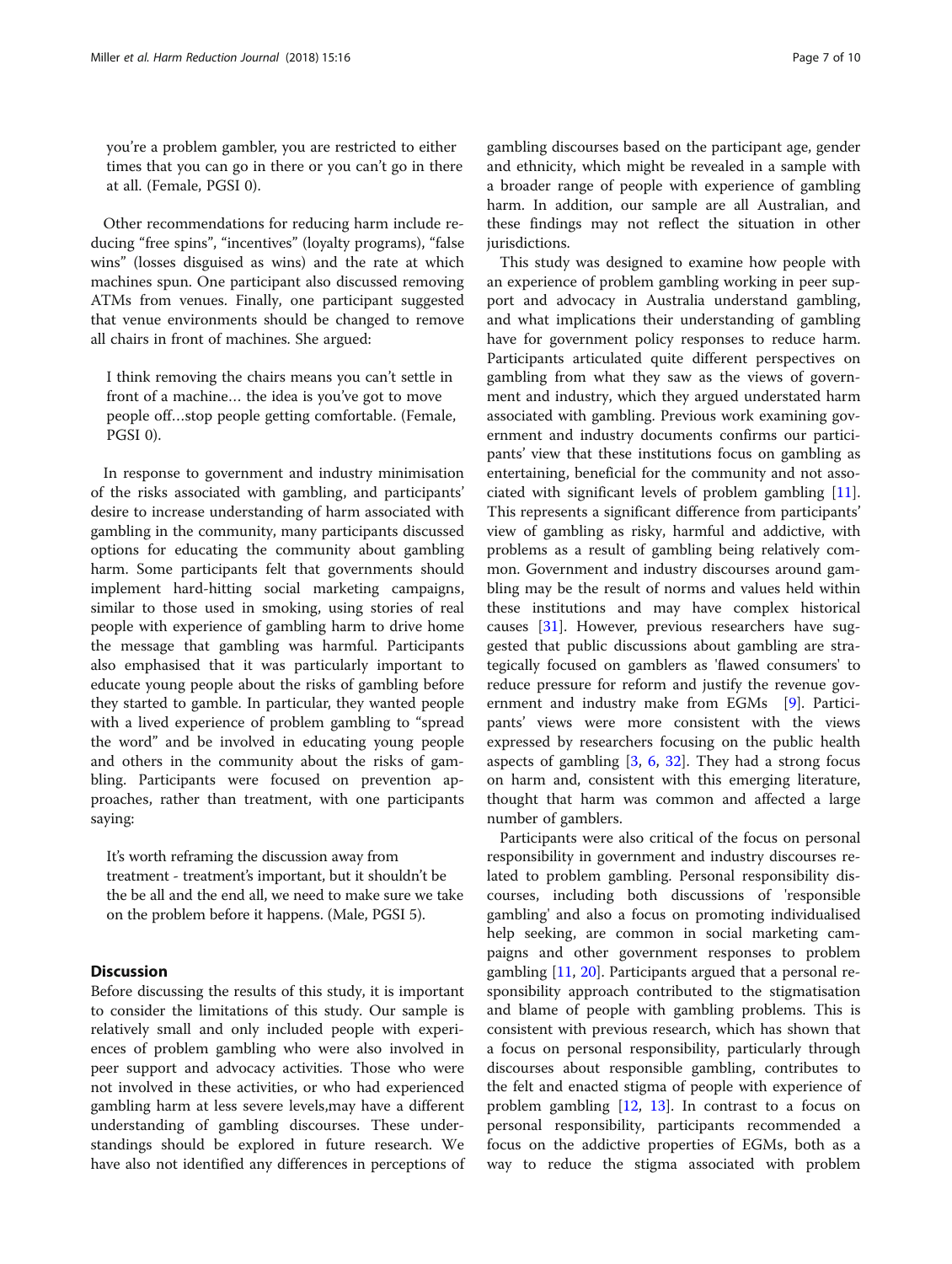gambling and as an approach to reducing harm. Highlighting the risk of addiction associated with a product may promote more 'responsible' behaviour due to an increased awareness of the risks associated with these products.

The way that participants in this study understood gambling also helps to explain why current government approaches to reducing harm may be ineffective. Consistent with Yanow's discussion on the importance of shared communities of meaning in forming policy responses [\[14](#page-8-0)], we found that participants' understandings of problem gambling implied particular policy responses which differed from those favoured by government and industry. Previous research has shown a strong emphasis on treatment in government approaches to problem gambling, which is informed by a focus on personal responsibility [[11](#page-8-0)]. However, participants' perspectives, which highlighted the role of EGMs and the EGM industry in creating harm, suggest that approaches to harm reduction need to be grounded in changes to the nature or availability of EGMs, or in educating the community about addictive properties associated with EGMs. Participants considered that treatment, while valuable, was not the most important way to reduce harm from gambling.

Understanding the perspectives of people with an experience of problem gambling, particularly those involved in peer support and advocacy, may be valuable in identifying effective government policy interventions. Many of the government policy responses suggested by participants in this study were consistent with approaches to harm reduction advocated as effective by public health researchers, such as maximum bets and mandatory pre-commitment [[33\]](#page-8-0). However, some were new, such as the suggestion to prohibit chairs in EGM rooms. While further research is required to demonstrate whether this would be an effective way to reduce harm, the suggestion demonstrates that people with an experience of problem gambling may be able to suggest novel approaches to reducing harm from gambling, and should be encouraged to form part of the policy development process undertaken by public health advocates. There is also a key role to be played by advocacy groups in representing the views and experiences of individuals, communities, and populations who have been impacted by harmful gambling. This includes researchers and others involved in policy-making processes. This may enable individuals, their families, and friends to feel that they are supported in speaking out and also allow anonymous or pseudonymous participation in advocacy.

This study also suggests avenues to learn from other major public health issues. Some suggestions made by participants, such as hard-hitting social marketing campaigns, had strong parallels with approaches to tobacco harm minimisation [\[34\]](#page-9-0). It is therefore important to learn from the work already conducted in other areas of public health not only in identifying effective strategies to reduce harm but also in the need to challenge industry narratives and lobby governments to implement more effective harm minimisation strategies.

Since the early 1990s, researchers, policy-makers and other writers have been encouraged to use 'people first' language when describing people with disabilities or mental illnesses [[35](#page-9-0)]. Thus, problem gambler becomes 'person with experience of problem gambling' or similar. The purpose of people-first language is to emphasise the personhood and agency of the individual involved and to avoid implying that their gambling problem is the only important aspect of their identity [\[36](#page-9-0)]. It has been demonstrated that using people-first language is associated with a reduction in stigmatising attitudes [[37\]](#page-9-0). However, the term 'problem gambler' is still in common use in Australia in government, industry and media discourses [[10,](#page-8-0) [11](#page-8-0)]. This was a concern for our participants, who felt it was linked to broader discourses which emphasise the personal responsibility of gamblers. Further research is needed with a broader range of gamblers to determine the most appropriate way to refer to people who experience problem gambling, as well as the broader group of gamblers, family and friends who may experience harm. Consideration in many instances should also be given to whether it is appropriate to discuss problem gambling or the broader concept of harm. However, at a minimum, researchers and those involved in public discussions of gambling should use people-first language.

#### Conclusion

This study has highlighted the importance of integrating the views of people with an experience of problem gambling into public health approaches to reducing harm from gambling. Ignoring the perspectives of people with an experience of problem gambling has led to approaches which promote stigma, such as public discussions which focus on personal responsibility, and to a lack of effective approaches to harm reduction. Researchers and public health advocates should ensure that people with lived experience of gambling harm (including those experiencing less severe harm and also the friends and family of gamblers) are included in the advocacy and policy-making process.

### Acknowledgements

Not applicable

#### Funding

This study was completed as part of the lead author's PhD candidature. Funding was received from the University of Wollongong and Deakin University to support the project.

#### Availability of data and materials

Not applicable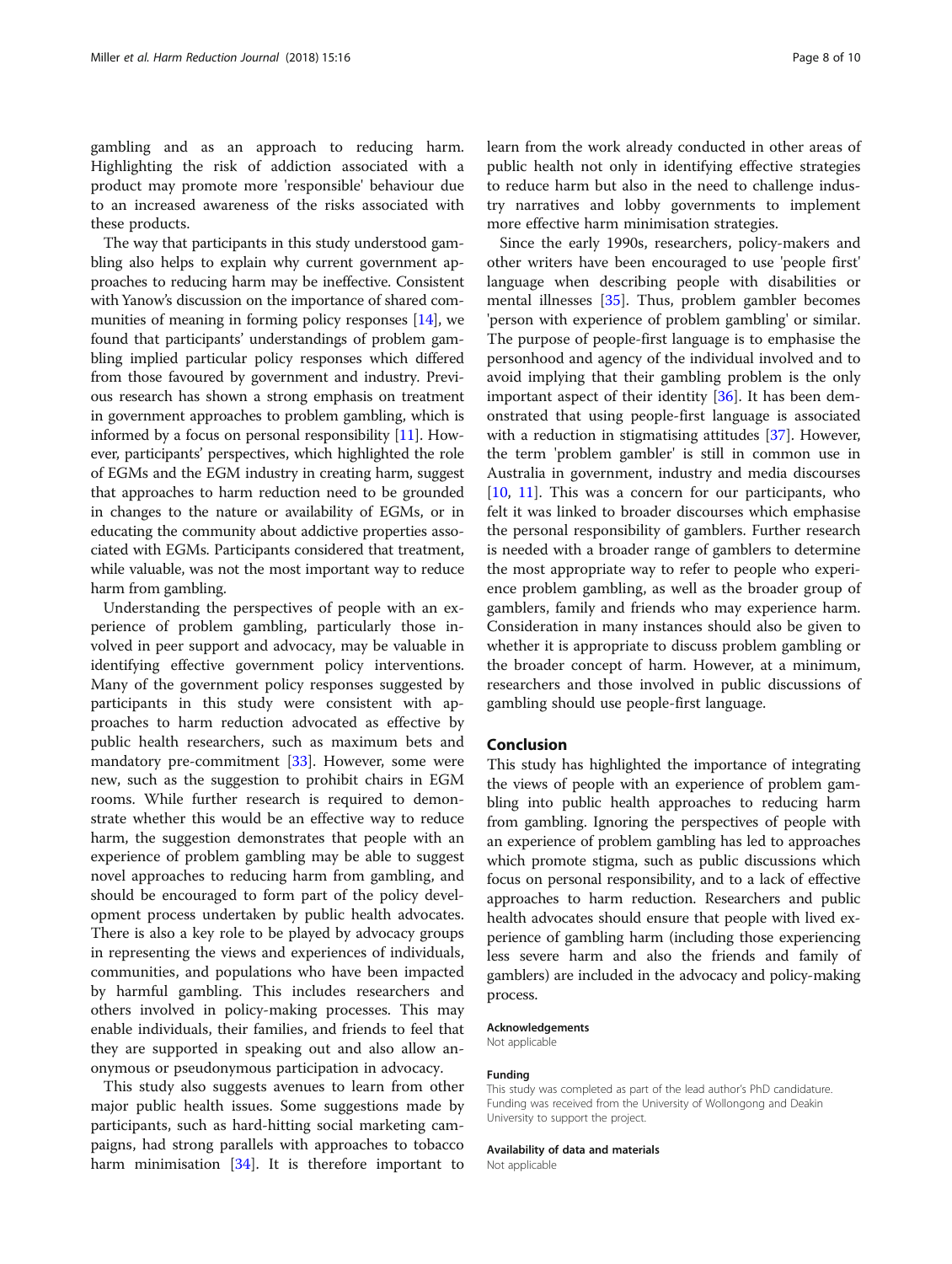#### <span id="page-8-0"></span>Authors' contributions

HM developed the theoretical framework, conceived of the study, developed the methodology and sought ethical approval, recruited participants and collected the data, led the analysis of the data, drafted the manuscript, revised the manuscript for critically important intellectual content and coordinated and incorporated comments from other authors. ST advised on all aspects of the study, including the conception, the design of the methodology and ethical approval and the theoretical framework. She assisted with the data analysis for validity checking and revised the manuscript critically for important intellectual content. PR advised on all aspects of the study, including the conception, the design of the methodology and ethical approval and the theoretical framework. She also revised the manuscript critically for important intellectual content. All authors read and approved the final manuscript.

#### Ethics approval and consent to participate

Ethical approval was given by the University of Wollongong Health and Medical Human Research Ethics Committee (reference HE13/493) and by Deakin University (reference 2016-122). All participants were provided with a participant information sheet prior to the study. The researcher ensured prior to seeking consent that participants had read the participant information sheet, and checked whether they had any questions. Participants provided verbal consent to participate and for the interview to be recorded, prior to the interview.

#### Consent for publication

Participants provided consent for deidentified data from the study to be published.

#### Competing interests

Helen Miller is an employee of the Department of Justice and Regulation and was previously an employee of the Victorian Responsible Gambling Foundation.

Samantha Thomas receives funding from the Australian Research Council Discovery Grant scheme and the Victorian Responsible Gambling Foundation.

Priscilla Robinson has received funding from the Victorian Responsible Gambling Foundation.

#### Publisher's Note

Springer Nature remains neutral with regard to jurisdictional claims in published maps and institutional affiliations.

#### Author details

<sup>1</sup>Centre for Population Health Research, School of Health and Social Development, Faculty of Health, Deakin University, Locked Bag 20000, Geelong, VIC 3220, Australia. <sup>2</sup>School of Public Health and Human Biosciences, Faculty of Health Sciences, La Trobe University, Melbourne, Australia.

#### Received: 30 November 2017 Accepted: 5 March 2018 Published online: 06 April 2018

#### References

- 1. Productivity Commission. Gambling: inquiry report. Canberra: Commonwealth of Australia; 2010.
- 2. Williams RJ, Volberg RA, Stevens RM. The population prevalence of problem gambling: methodological influences, standardized rates, jurisdictional differences, and worldwide trends. Guelph: Ontario Problem Gambling Research Centre and Ontario Ministry of Health and Long Term Care; 2012.
- Browne M, Langham E, Rawat V, Greer N, Li E, Rose J, Rockloff M, Donaldson P, Thorne H, Goodwin B. Assessing gambling-related harm in Victoria: a public health perspective. Melbourne: Victorian Responsible Gambling Foundation; 2016.
- 4. Korn D, Gibbins R, Azmier J. Framing public policy towards a public health paradigm for gambling. J Gambl Stud. 2003;19:235–56.
- 5. Shaffer HJ, Korn DA. Gambling and related mental disorders: a public health analysis. Annu Rev Public Health. 2002;23:171–212.
- 6. Thomas SL, Randle M, Bestman A, Pitt H, Bowe SJ, Cowlishaw S, Daube M. Public attitudes towards gambling product harm and harm reduction
- 7. Reith G. Gambling and the contradictions of consumption: a genealogy of the "pathological" subject. Am Behav Sci. 2007;51:33–55.
- 8. Reith G. Reflections on responsibility. Journal of Gambling Issues. 2008;22: 149–55.
- 9. Livingstone C, Woolley R. Risky business: a few provocations on the regulation of electronic gaming machines. Int Gambl Stud. 2007;7:361–76.
- 10. Miller HE, Thomas SL, Robinson P, Daube M. How the causes, consequences and solutions for problem gambling are reported in Australian newspapers: a qualitative content analysis. Aust N Z J Public Health. 2014;38:529–35.
- 11. Miller HE, Thomas SL, Smith KM, Robinson P. Surveillance, responsibility and control: an analysis of government and industry discourses about "problem" and "responsible" gambling. Addiction Research & Theory. 2016;24:163–76.
- 12. Miller HE, Thomas SL. The "walk of shame": a qualitative study of the influences of negative stereotyping of problem gambling on gambling attitudes and behaviours. Int J Ment Heal Addict. 2017; 15:1284–300.
- 13. Miller HE, Thomas SL. The problem with 'responsible gambling': impact of government and industry discourses on feelings of felt and enacted stigma in people who experience problems with gambling. Addict Res Theory. 2017;26:85-94.
- 14. Yanow D. Conducting interpretive policy analysis. Thousand Oaks: Sage Publications; 2000.
- 15. Livingstone C, Adams PJ. Harm promotion: observations on the symbiosis between government and private industries in Australasia for the development of highly accessible gambling markets. Addiction. 2011;106:3–8.
- 16. Jones EE, Farina A, Hastorf AH, Markus H, Miller DT, Scott RA. Social stigma: the psychology of marked relationships. New York: W.H. Freeman; 1984.
- 17. Thomas SL, Hyde J, Karunaratne A, Herbert D, Komesaroff PA. Being 'fat' in today's world: a qualitative study of the lived experiences of people with obesity in Australia. Health Expect. 2008;11:321–30.
- 18. Pearl RL, Lebowitz MS. Beyond personal responsibility: effects of causal attributions for overweight and obesity on weight-related beliefs, stigma, and policy support. Psychol Health. 2014;29:1176–91.
- 19. Corrigan PW, Kuwabara SA, O'Shaughnessy J. The public stigma of mental illness and drug addiction findings from a stratified random sample. J Soc Work. 2009;9:139–47.
- 20. Thomas SL, Bestman A, Pitt H, David J, Thomas S. Lessons for the development of initiatives to tackle the stigma associated with problem gambling. Melbourne: Victorian Responsible Gambling Foundation; 2016.
- 21. Carman KL, Dardess P, Maurer M, Sofaer S, Adams K, Bechtel C, Sweeney J. Patient and family engagement: a framework for understanding the elements and developing interventions and policies. Health Aff. 2013;32:223–31.
- 22. World Health Organization. Advocacy for mental health. Geneva; 2003.
- 23. Charlton JI. Nothing about us without us: disability oppression and empowerment. Berkeley: University of California Press; 1998.
- 24. Barnes M. Taking over the asylum: empowerment and mental health. Basingstoke: Palgrave Macmillan; 2000.
- 25. Charmaz K. Constructing grounded theory: a practical guide through qualitative research. London: Sage Publications; 2006.
- 26. Charmaz K. Shifting the grounds: constructivist grounded theory methods. In: Morse JM, Stern PN, Corbin J, Bowers B, Charmaz K, Clarke AE, editors. Developing grounded theory: the second generation. Abingdon: Routledge; 2009. p. 125–40.
- 27. Ferris J, Wynne H. The Canadian problem gambling index. Ottawa: Canadian Centre on Substance Abuse; 2001.
- 28. Miles MB, Huberman AM. Qualitative data analysis: an expanded sourcebook. Thousand Oaks: Sage; 1994.
- 29. Corbin J, Strauss A. Basics of qualitative research: techniques and procedures for developing grounded theory. Thousand Oaks: Sage; 2008.
- 30. Rose D. Collaborative research between users and professionals: peaks and pitfalls. Psychiatr Bull. 2003;27:404–6.
- 31. March JG, Olsen JP. Elaborating the "new institutionalism". In: Binder SA, RAW R, Rockman BA, editors. The Oxford handbook of political institutions. Oxford: Oxford University Press; 2006. p. 3–20.
- 32. Browne M, Bellringer M, Greer N, Kolandai-Matchett K, Rawat V, Langham E, Rockloff M, Palmer Du Preez K, Abbott M: Measuring the burden of gambling harm in New Zealand. New Zealand Ministry of Health; 2017.
- 33. Livingstone C, Rintoul A, Francis L. What is the evidence for harm minimisation measures in gambling venues? Evidence Base. 2014;2:1–24.